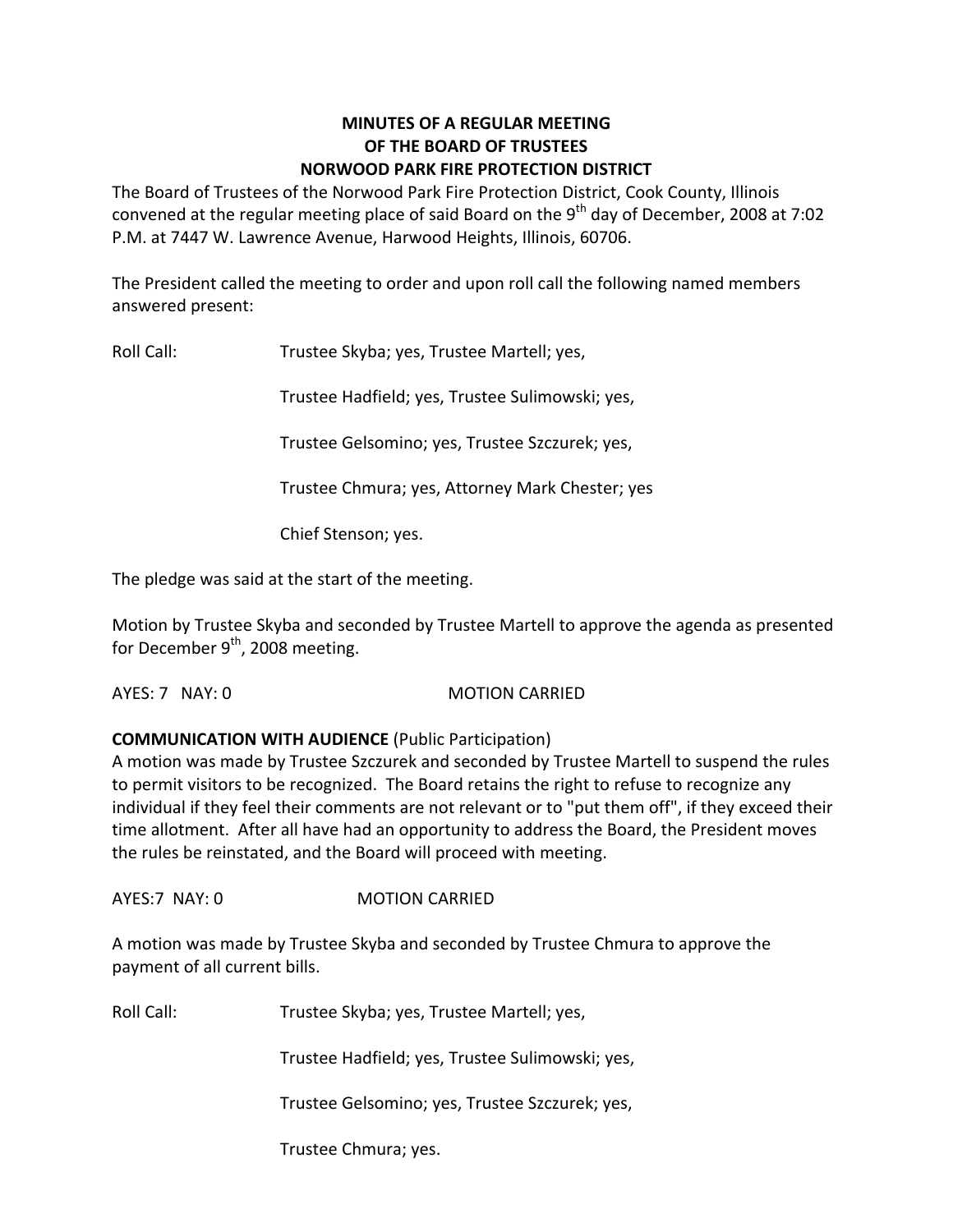A motion was made by Trustee Hadfield and seconded by Trustee Chmura to approve the minutes of the Regular meeting held on November  $11^{\text{th}}$ , 2008.

Roll Call: Trustee Skyba; yes, Trustee Martell; yes,

Trustee Hadfield; yes, Trustee Sulimowski; yes,

Trustee Gelsomino; yes, Trustee Szczurek; yes,

Trustee Chmura; yes.

AYES: 7 NAY: 0 MOTION CARRIED

### **TREASURER'S REPORT**

Schedule of Assets (Arising from Cash Transactions) November 30, 2008

#### Assets

| Checking and money market accounts (interest rate):      |                    |
|----------------------------------------------------------|--------------------|
| Plaza Bank checking (0.245%)                             | \$<br>1,050        |
| Plaza Bank money market (1.485%)                         | 1,015,485          |
| Plaza Bank checking- Public Education                    | 573                |
| Plaza Bank ambulance billing money market (1.041%)       | 10,008             |
| Suburban Bank & Trust                                    | 44,327             |
| Total checking and money market accounts                 | 1,071,443          |
| Certificates of deposit (interest rate and maturity):    |                    |
| Parkway Bank and Trust (4.15% 09/10/08)                  | 482,420            |
| Plaza Bank (4.75% 01/17/09)                              | 114,653            |
| Plaza Bank (3.50% 03/18/09)                              | 392,864            |
| Plaza Bank (3.50% 06/23/09)                              | 1,454,727          |
| Belmont Bank (4.10% 05/21/11)                            | 444,688            |
| Parkway Bank and Trust (4.35% 04/07/10)                  | 325,683            |
| Total certificates of deposit                            | 3,216,035          |
| Total checking, money market and certificates of deposit | <u>\$4,287,478</u> |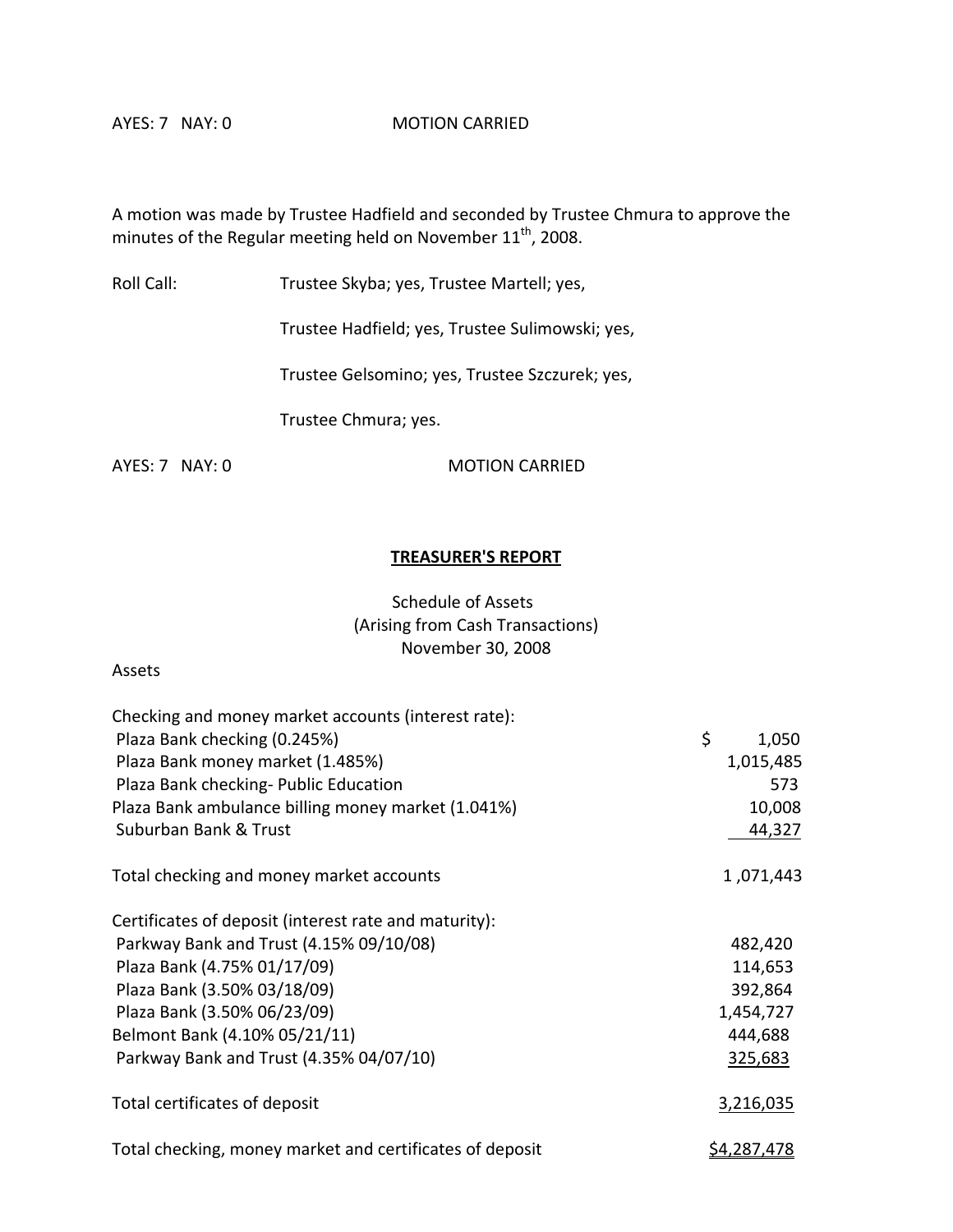Trustee Martell stated we are holding steady. Chief has made sure that there is collateral on all money, and a CD will mature in January and he will be looking for rates.

Motion by Trustee Skyba, seconded by Trustee Chmura to approve the Treasurer's report as presented from the Financial Statement for November 2008**.**

Roll Call: Trustee Skyba; yes, Trustee Martell; yes,

Trustee Hadfield; yes, Trustee Sulimowski; yes,

Trustee Gelsomino; yes, Trustee Szczurek; yes,

Trustee Chmura; yes.

AYES: 7 NAY: 0 **MOTION CARRIED** 

#### **Chiefs Report:**

All Trustees received a copy of the alarm report.

All Trustees received a copy of the inspection report along with the list of completed inspections for this month.

Christmas party turned out great and the men wanted to thank the Trustees for allowing a budget this year.

The fuel pumps should be installed the early part of next week. They are waiting for permits to be able to install the monitor.

Trustee Gelsomino received the Ordinance regarding the Trustee training along with the schedule of classes from the Chief. Trustee Sulimowski would like the policy committee to review it for the next meeting.

Chief stated that we have been working hard with the auditors, hope to have a final copy soon.

A motion was made by Trustee Skyba and seconded by Trustee Martell to accept the Chiefs report as presented for November 2008.

AYES: 7 NAY: 0 MOTION CARRIED

## **Presidents Report:**

Nothing to report.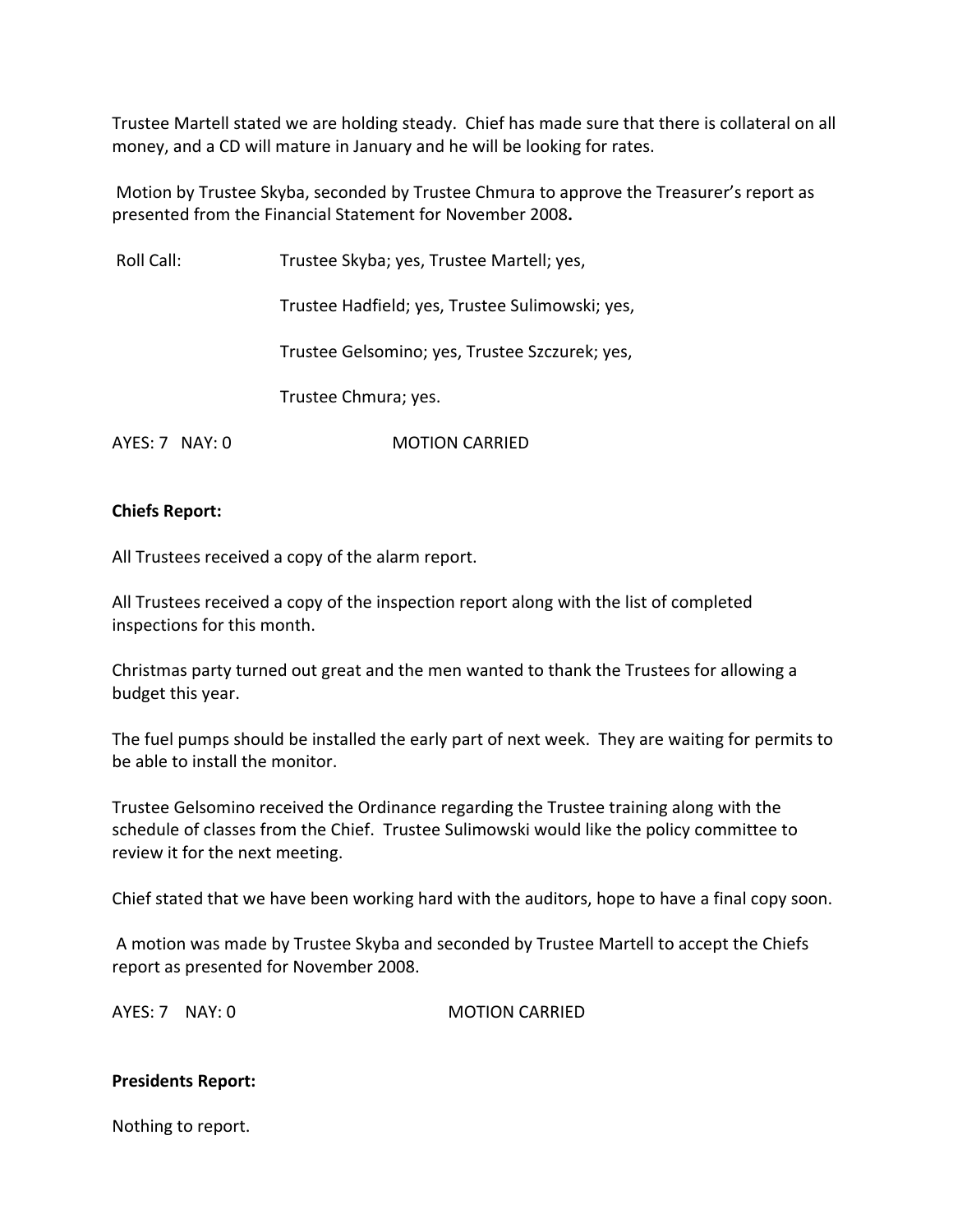## **Committee Reports:**

Finance Committee‐ Chairman Trustee Chmura stated there is nothing to report at this time.

Building and Equipment Committee‐ Chairman Trustee Hadfield stated he has nothing to report.

Technology and PR Media Committee‐ Chairman Trustee Sulimowski stated that the Chief and himself are working on getting prices on a new marquee for outside.

Policy Committee‐ Chairman Trustee Gelsomino stated he will be looking into the new Ordinance and will report on it next meeting.

Pension Fund‐ Trustee Martell stated a meeting was held on Thursday. Vote was taken to keep Wachovia Securities with a 3 to 2 vote and to move a million dollars to MB Financial

Commissioner‐ Commissioner Menconi stated that they are in the middle of the entry level exam. 87 took the test and 47 passed. Training for the commissioners for the orals in second week of January and the orals for the candidates will be held the last week of January.

#### **Old Business:**

None.

## **New Business**:

Motion by Trustee Skyba, seconded by Trustee Chmura to pass and approve Ordinance #08‐3, the Norwood Park Fire Protection District 2008‐2009 Tax Levy.

Discussion on the Levy.

| Roll Call:     | Trustee Skyba; yes, Trustee Martell; yes,       |
|----------------|-------------------------------------------------|
|                | Trustee Hadfield; yes, Trustee Sulimowski; yes, |
|                | Trustee Gelsomino; yes, Trustee Szczurek; yes,  |
|                | Trustee Chmura; yes.                            |
| AYES: 7 NAY: 0 | <b>MOTION CARRIED</b>                           |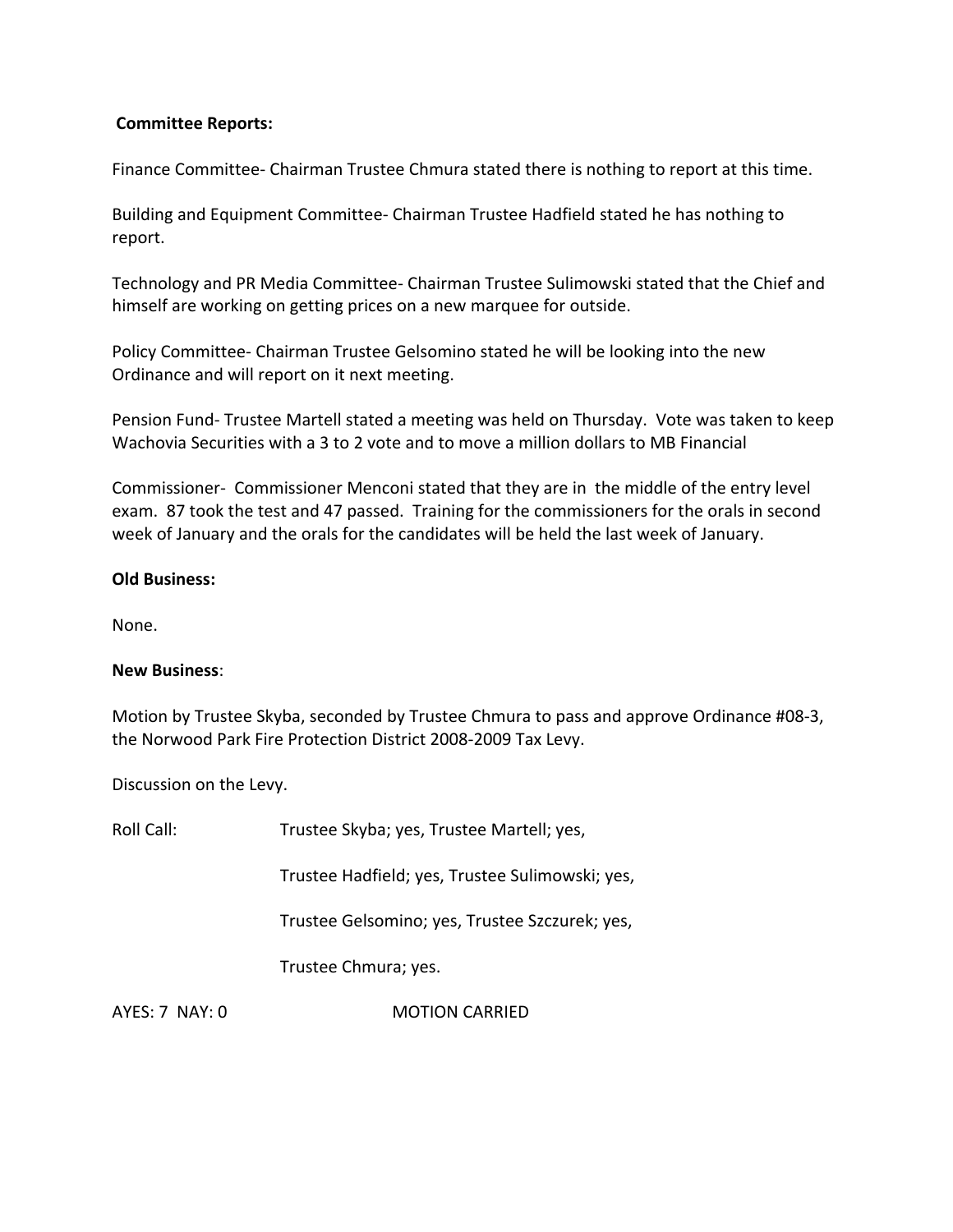Motion by Trustee Skyba, seconded by Trustee Martell to pass and approve Ordinance #08‐04, an Ordinance giving Cook County direction related to the 2008 Tax Levy.

Roll Call: Trustee Skyba; yes, Trustee Martell; yes,

Trustee Hadfield; yes, Trustee Sulimowski; yes,

Trustee Gelsomino; yes, Trustee Szczurek; yes,

Trustee Chmura; yes.

AYES: 7 NAY: 0 **MOTION CARRIED** 

Motion by Trustee Skyba, seconded by Trustee Chmura to pass and approve Ordinance #08‐05, an Ordinance amending the imposition and collection of Emergency Ambulance user fees.

Roll Call: Trustee Skyba; yes, Trustee Martell; yes,

Trustee Hadfield; yes, Trustee Sulimowski; yes,

Trustee Gelsomino; yes, Trustee Szczurek; yes,

Trustee Chmura; yes.

AYES: 7 NAY: 0 **MOTION CARRIED** 

Motion by Trustee Martell, seconded by Trustee Hadfield to pass and approve Resolution #08‐ 4, A Resolution relating to the terms of employment for the position of Administrative Assistant to the Chief of the Fire Department.

Roll Call: Trustee Skyba; yes, Trustee Martell; yes,

Trustee Hadfield; yes, Trustee Sulimowski; yes,

Trustee Gelsomino; yes, Trustee Szczurek; yes,

Trustee Chmura; yes.

AYES: 7 NAY: 0 **MOTION CARRIED**